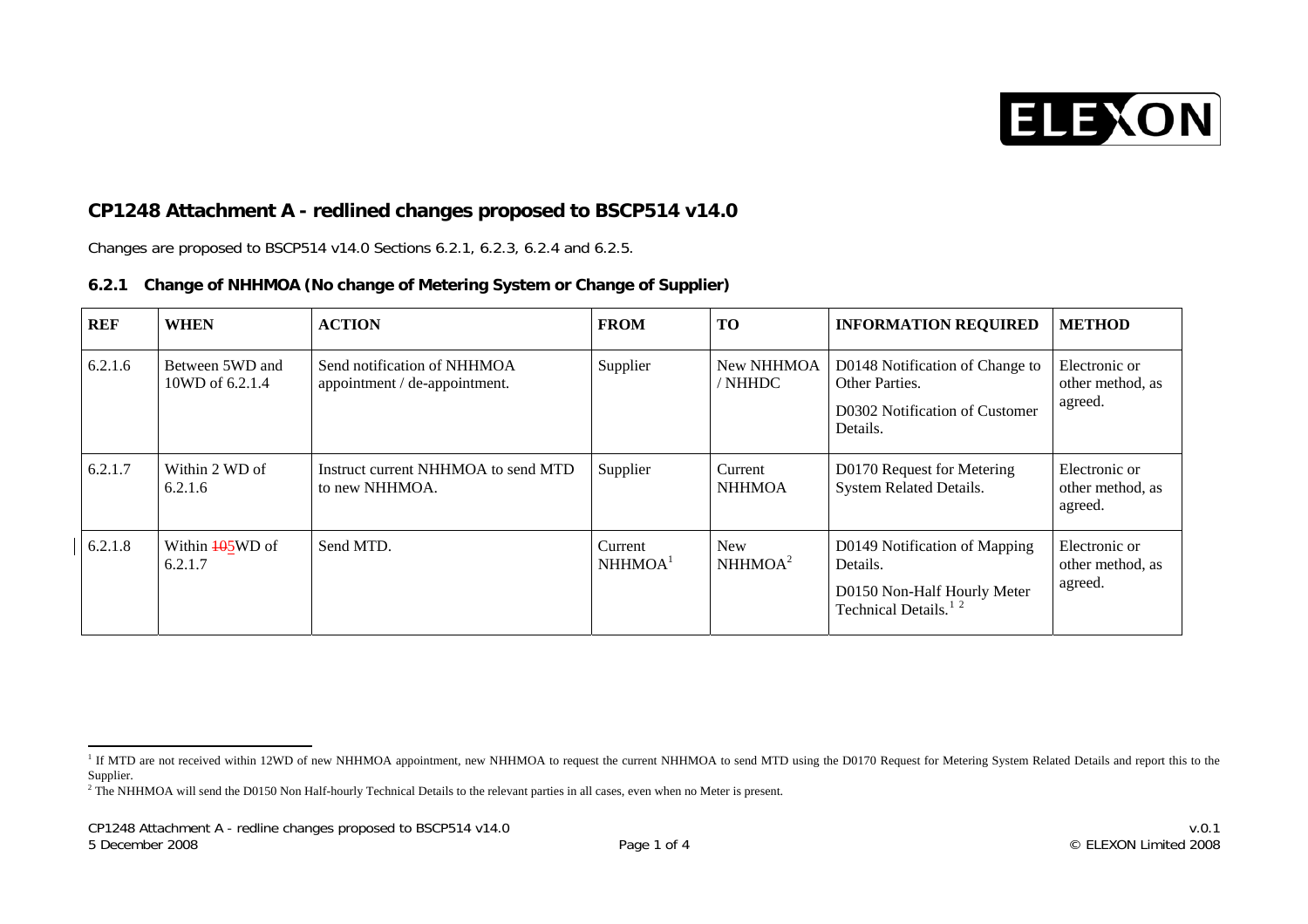| <b>REF</b> | <b>WHEN</b>                | <b>ACTION</b> | <b>FROM</b> | TO                                           | <b>INFORMATION REQUIRED</b>                                                                    | <b>METHOD</b>                                |
|------------|----------------------------|---------------|-------------|----------------------------------------------|------------------------------------------------------------------------------------------------|----------------------------------------------|
| 6.2.1.9    | Within 405WD of<br>6.2.1.8 | Send MTD.     | New NHHMOA  | Supplier $\sqrt{ }$<br>NHHDC/<br><b>LDSO</b> | D0149 Notification of Mapping<br>Details.<br>D0150 Non-Half Hourly Meter<br>Technical Details. | Electronic or<br>other method, as<br>agreed. |

## **6.2.3 Change of NHHDC for an existing Metering System [3](#page-1-0)**

| <b>REF</b> | <b>WHEN</b>                | <b>ACTION</b>                                          | <b>FROM</b>   | <b>TO</b>               | <b>INFORMATION REQUIRED</b>                                                                                                                                                                   | <b>METHOD</b>                                |
|------------|----------------------------|--------------------------------------------------------|---------------|-------------------------|-----------------------------------------------------------------------------------------------------------------------------------------------------------------------------------------------|----------------------------------------------|
| 6.2.3.1    | As required                | Send notification of new NHHDC.                        | Supplier      | NHHMOA/<br><b>NHHDC</b> | D0148 Notification of Change to<br>Other Parties.                                                                                                                                             | Electronic or<br>other method, as<br>agreed. |
| 6.2.3.2    | Within 405WD of<br>6.2.3.1 | Send MTD and details of any current<br>faults.         | <b>NHHMOA</b> | New NHHDC               | D0002 Fault Resolution Report<br>or Request for Decision on<br>Further Action.<br>D0149 Notification of Mapping<br>Details.<br>D0150 Non-Half Hourly Meter<br>Technical Details. <sup>2</sup> | Electronic or<br>other method, as<br>agreed. |
| 6.2.3.3    | Within 1WD of<br>6.2.3.2   | If MTD not received as expected, request<br>this data. | New NHHDC     | <b>NHHMOA</b>           | D0170 Request for Metering<br>System Related Details.                                                                                                                                         | Electronic or<br>other method, as<br>agreed. |

<span id="page-1-0"></span><sup>&</sup>lt;sup>3</sup> This process shall also apply to a concurrent Change of Supplier and Change of NHHDC. The Supplier referred to above is the new Supplier. In this case, the MTD and details of any current faults shall also be sent to th Supplier and LDSO.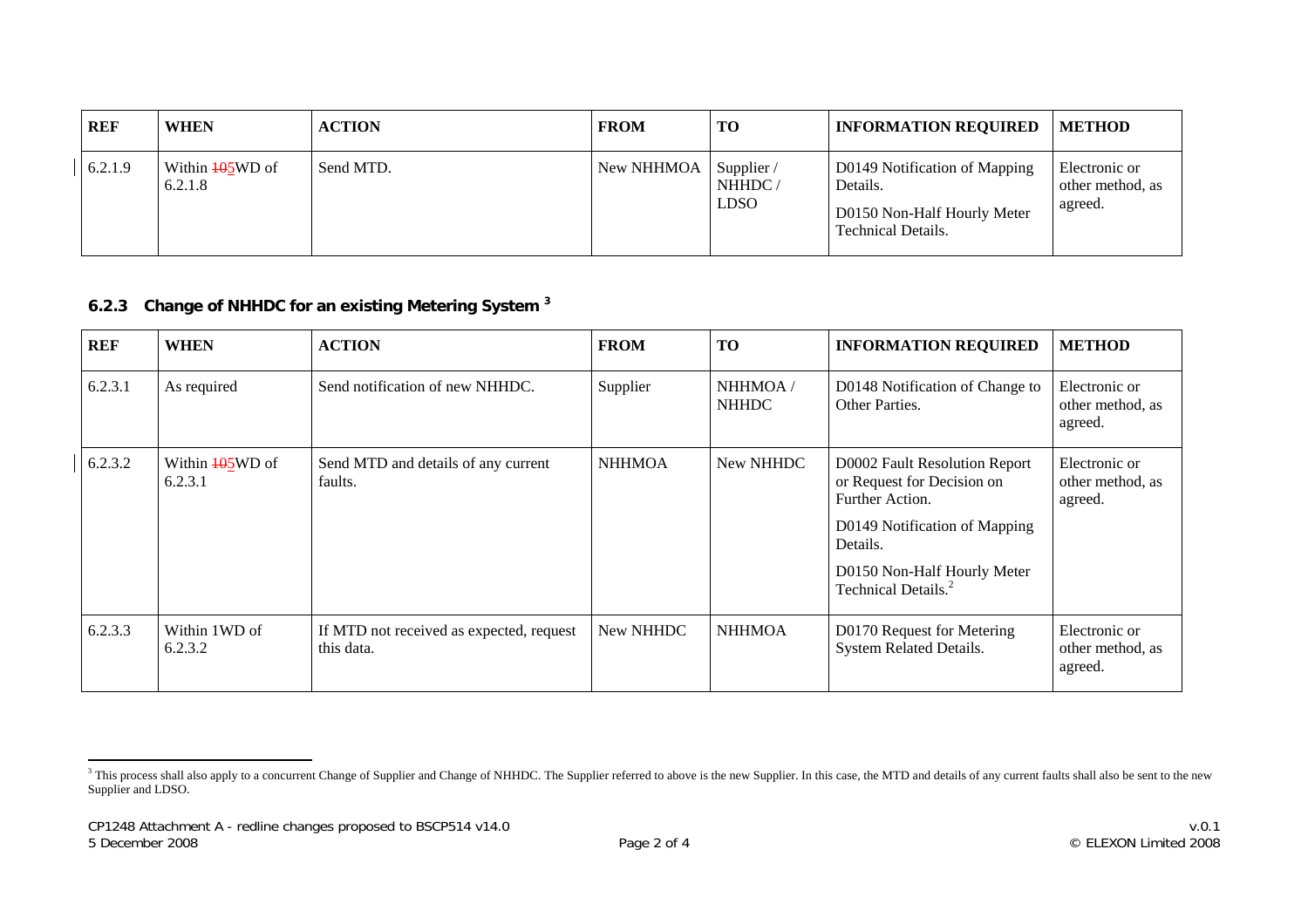| REF     | <b>WHEN</b>                                         | <b>ACTION</b>     | <b>FROM</b> | <b>TO</b> | <b>INFORMATION REQUIRED</b>                                                                                 | <b>METHOD</b>                                |
|---------|-----------------------------------------------------|-------------------|-------------|-----------|-------------------------------------------------------------------------------------------------------------|----------------------------------------------|
| 6.2.3.4 | Within 1WD of<br>6.2.3.3 request from<br>new NHHDC. | Send current MTD. | <b>MOA</b>  | New NHHDC | D0149 Notification of Mapping<br>Details.<br>D0150 Non Half Hourly Meter<br>Technical Details. <sup>2</sup> | Electronic or<br>other method, as<br>agreed. |

## **6.2.4 Concurrent change of Supplier and NHHMOA (No Change to Metering System)**

| <b>REF</b> | <b>WHEN</b>                                                            | <b>ACTION</b>                                     | <b>FROM</b>            | <b>TO</b>                               | <b>INFORMATION REQUIRED</b>                                                                                   | <b>METHOD</b>                                |
|------------|------------------------------------------------------------------------|---------------------------------------------------|------------------------|-----------------------------------------|---------------------------------------------------------------------------------------------------------------|----------------------------------------------|
| 6.2.4.6    | On appointment of<br>NHHMOA and within<br>5WD of 6.2.4.3 <sup>54</sup> | Send notification of NHHDC and<br>current NHHMOA. | New Supplier           | New NHHMOA<br>/ NHHDC                   | D0148 Notification of Change to<br>Other Parties.<br>D0302 Notification of Customer<br>Details.               | Electronic or<br>other method, as<br>agreed. |
| 6.2.4.7    | Within 2WD of<br>6.2.4.6                                               | Request MTD.                                      | New NHHMOA             | Current<br><b>NHHMOA</b>                | D0170 Request for Metering<br>System Related Details.                                                         | Electronic or<br>other method, as<br>agreed. |
| 6.2.4.8    | Within <b>405WD</b> of<br>6.2.4.7                                      | Send MTD.                                         | Current NHHMO $A^{28}$ | <b>New</b><br>NHHMOA <sup>8</sup>       | D0149 Notification of Mapping<br>Details.<br>D0150 Non Half Hourly Meter<br>Technical Details <sup>48</sup> . | Electronic or<br>other method, as<br>agreed. |
| 6.2.4.9    | Within $\frac{105}{100}$ of<br>6.2.4.8                                 | Send MTD.                                         | New NHHMOA             | New Supplier /<br>NHHDC/<br><b>LDSO</b> | D0149 Notification of Mapping<br>Details.<br>D0150 Non Half Hourly Meter<br>Technical Details <sup>48</sup>   | Electronic or<br>other method, as<br>agreed. |